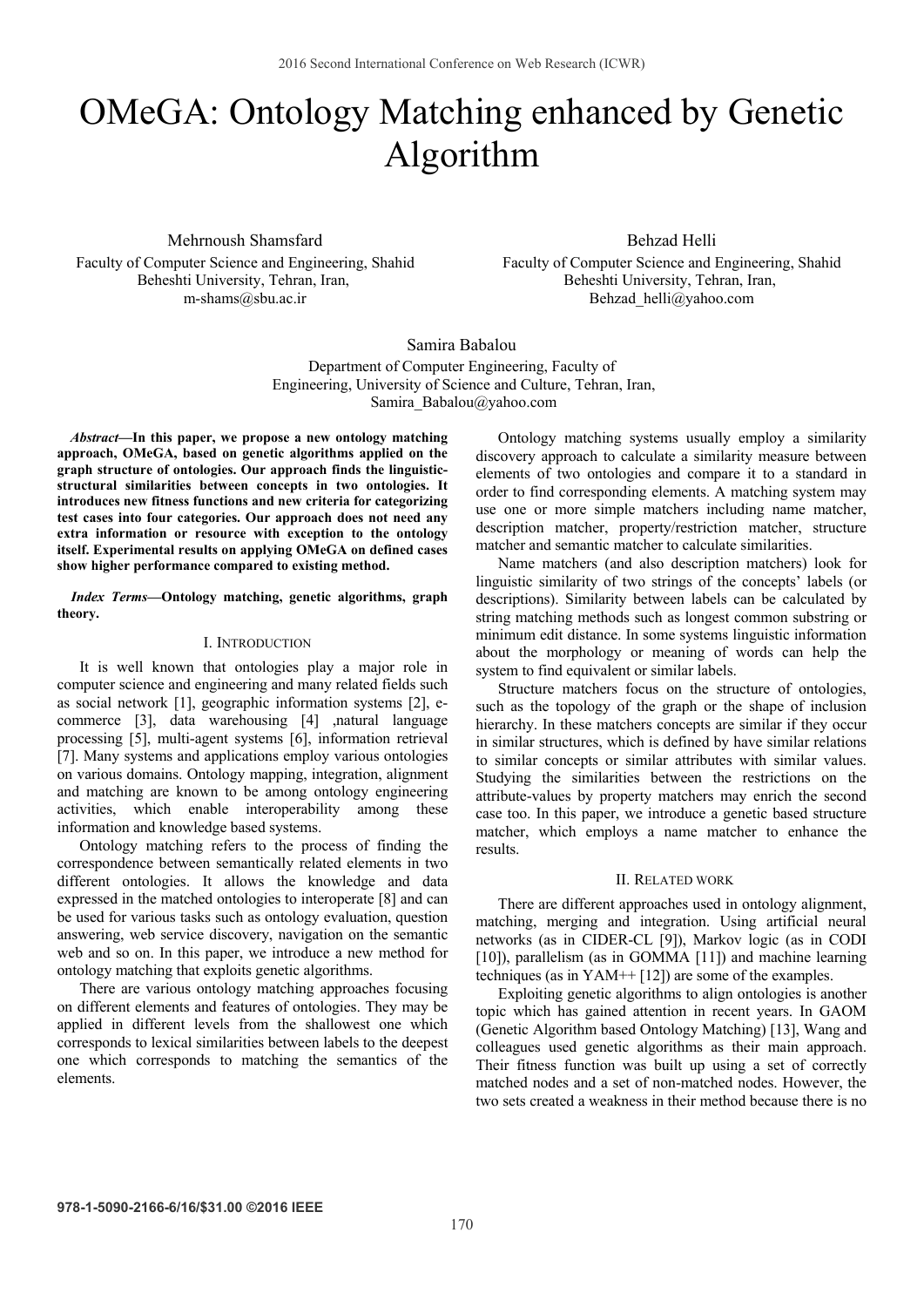way to determine a correct match. Hence they counted the matched items, versus the unmatched ones.

In another research paper, Jorge Martinez-Gil et al. presented GOAL (Genetics for Ontology Alignments) [14]. They used four different fitness values, each for improving an attribute of the alignment. The values are precision, recall, fmeasure and fallout. They used these values as different fitness values, but the problem is that these values are unable to be precise when the goal alignment lacks definition or information.

As another past example, Ginsca and Iftene [15] used genetic algorithms to optimize the similarity aggregation step in ontology alignment. They first calculated the basic similarity measures such as the syntactic, taxonomy and semantic measures, then optimized the aggregation of these measures using genetic algorithms. Using the same method, Naya and colleagues [16] combined multiple similarity measures with genetic algorithms. The drawback of [15, 16] is they required a priori knowledge about ontologies under alignment in order to select the most suitable set of the weights. The approach of [15] focuses on optimizing the whole similarity aggregation step as a single unit, including the threshold value in the chromosome.

Acampora et al. [17] used a combination of genetic algorithms and a hill climbing search to optimize the similarity aggregation in the process of ontology matching. Their approach simultaneously optimized both the combination of weights and the threshold value used to perform the cut operation. They optimized the whole similarity aggregation phase by including the threshold value as a part of the chromosome structure.

In this paper, a genetic based matching is presented that is based on the similarity of the graph structures. Ontology graphs need a great amount of process and space to find the best match, so we devised a system to solve this problem. We approached this by defining our system using the optimum data structures and base algorithms that could be made. The other feature of this method is its independency to any extra information or resource. Our approach gets good results by working on just the ontology itself and this is its advantage compared to some other structured based algorithms such as [18] in which the ontology hierarchy should be populated with properly classified text documents.

In the next section, our matching method is presented. For this purpose, at first, the genome and the generated fitness value are defined and then the methods of mutation and crossover are shown. The third section is assigned to categorize various ontologies that should be matched. Section four shows the test bench we generated and used to evaluate the response of the proposed system to different cases. The last section discusses the conclusions.

# III. THE PROPOSED METHOD

Matching Ontologies becomes complex when there is no additional information such as document frequency or metadata about the two ontologies that are going to be matched. In this paper's proposed method, the only data that the system

works on is the ontology itself and, as explained in the rest of the paper, the matching result has a better chance if the ontologies have more complex structures.

The proposed method is a genetic based one. As the system's process iterations are rather high, it was very important to reduce the complexity of the methods used in each of the iterations.

# *A. The Genome*

Each Genome represents a possible and valid matching between the two ontologies. We call a matching 'valid', if after applying matching and generating the result ontology; its structure is a valid ontology structure (e.g. it has no "Is-a" or "part of" loops). We call a matching 'a possible one', if each node in one graph, is matched to at most one node in the other graph. In ontology mapping in some cases, it may be possible to match one node to two other nodes, but to make the genome simpler; we only allow each node to be matched to at most one node.

In this context, we introduce each ontology by graph A and graph B. Each graph represents the structure of the ontology. In order to have such properties, we define the Genome, as a 2D matrix of dimensions of  $N \times M$  as  $Mat$ , where N is the number of nodes in graph A,  $M$  is the number of nodes in graph B and each element in Mat such as  $Mat(i, j)$  shows if node i of graph A is matched to node  $j$  of graph B.

To check the validity of the structure, we have to find the probable loops over the relations which are without loops (such as "Is-a" and "part of"). To facilitate this, a graph was generated from the genome and then using the DFS algorithm the loops were searched for in the graph. The DFS algorithm has the complexity of  $O(E)$ , where E is the number of edges. A type of graph that must not have any loop is a Directed Acyclic Graph (DAG). The complexity of a validity check of such a graph is  $O(EV)$ , which calculates a DFS route from each node and checks if that node is in a loop. If the inheritance of the objects is set to mono-parent inheritance, which makes the graph form a tree and perform the validity check in a tree of  $O(E)$  where E and V are the number of edges and vertices of the resulted graph, respectively.

The possibility check requires that no two nodes being mapped to the same node. To check the possibility of the genome, there must be no two true elements in Mat where they are in the same row or same column. The best method to do so is to flag each row or column used in the Genome, if a row or column is flagged more than once, that means the node that is represented by that row or column is matched to more than one node. Using such an algorithm, the complexity order of the possibility check will be  $O(V)$ .

If the whole matrix was stored, the space complexity would be  $O(V^2)$ . But such a genome, that has at most one true element in each row and column, is very sparse, so instead of storing the entire matrix, the Sparse-Matrix structure was used, which reduces the space complexity to  $O(V)$ ).

# *B. The Fitness Function*

The evaluation of the fitness function involves the calculation and combination of four types of values, including: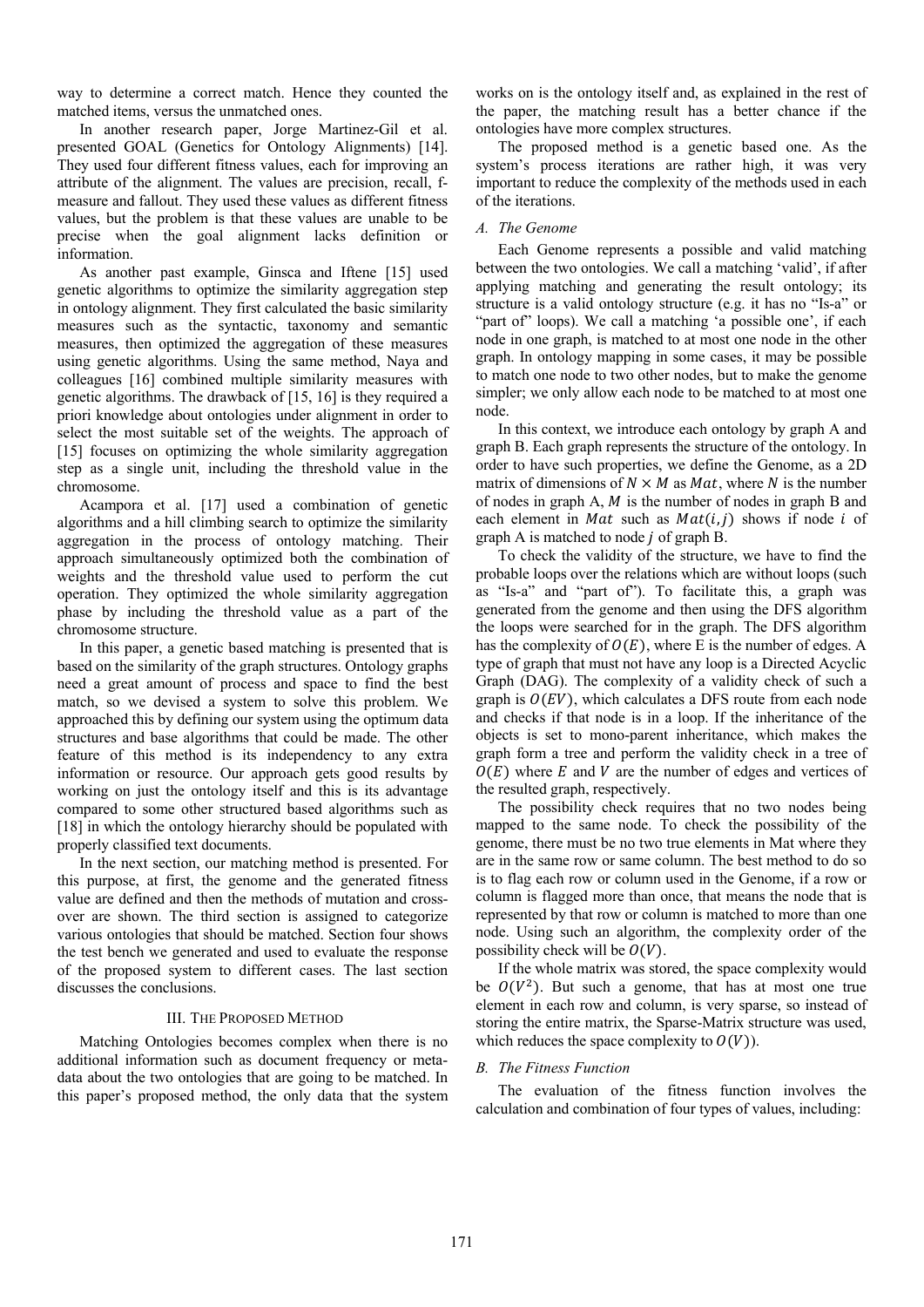- Node Positive (NP) value each two nodes that are matched - needs a calculation of their similarity.
- Edge Positive  $(EP)$  value each two edges in the graphs that are matched together - should improve the fitness.
- Edge Low Negative (ELN) value any edge in one graph where both its nodes are matched to two nodes in the other graph, but the corresponding edge does not exist - must reduce the fitness value.
- Edge High Negative (EHN) value any edge in one graph where both its nodes are matched to two nodes in the other graph, but the corresponding edge is reversed - must also reduce the fitness value. In this case, the difference is the value must be reduced with greater effect.

To generate the NP value, the string similarity method is used. The Longest Common Subsequence (LCS) algorithm is used to generate a similarity measure between the two labels. The value is generated as Eq. (1) and Eq. (2).

$$
np(G_1: i, G_2: j) = \frac{Length(LCS((G_1:lalel_i, G_2:label_j)))}{\max(Length(G_1:label_i), Length(G_2:label_j))}
$$
 (1)

$$
NP(G_1, G_2, Mat) = \left(\sum_{i,j} np(G_1 : i, G_2 : j) | Mat(i,j) = 1\right)
$$
 (2)

Because in many cases there is no similarity between the two labels, the proposed system was also tested without using the NP value. In that case, the system only tries to match the best patterns of edges to each other.

To generate the EP value for each edge that has been correctly matched to another edge in the graph needed the calculation of a defined value ( $T_{EP}$ ). The value of  $T_{EP}$  results in a variation of the fitness, so the effect of different values of  $T_{EP}$ were evaluated. Eq. (3) shows the resultant EP value.  $EP(G_1, G_2, Mat) =$  (3)

$$
\left(\sum_{a_i, a_j, b_i, b_j} T_{EP}\big| G_1 : E_{(a_i, b_i)} \& G_2 : E_{(a_j, b_j)} \& Mat\left(ai, aj\right) \& Mat\left(bi, bj\right)\right)
$$

Generating the ELN and EHN values has a similar method to the EP value. In these cases, we check if the edge is mismatched. Eq. (4) and Eq. (5) respectively show the amount of ELN and EHN.

$$
ELN(G_1, G_2, Mat) = \left(\sum_{a_i, a_j, b_i, b_j} T_{ELN} \middle| \begin{matrix} G_1 : E_{(a_i, b_i)} & G_2 : E_{(a_j, b_j)} & \& \\ (Mat(ai, aj) + Mat(bi, bj) = 1) \end{matrix}\right) \tag{4}
$$

$$
EHNG_1, G_2, Mat) = \left(\sum_{a i, a j, b i, b j} T_{EHN} \middle| G_1 : E_{(a i, b i)} & G_2 : E_{(b j, a j)} & G_3 \right) \tag{5}
$$

The ELN value, counts the edges that have no corresponding match in the other graph. And the EHN value, counts the edges that have a corresponding match in a reverse form.

*C. Crossover and Mutation* 

The OMeGA algorithm can be described as follows:

- (1) Having genome A and genome B, genome C is generated as the exact common genes that they have (common matches).
- (2) For  $N \times M$  times, a slot of the gene matrix is randomly selected.
	- a. If the gene was equal to one, for a probability of destruction  $(P_d)$ , the value becomes zero.
	- b. If the gene is equal to zero, for a probability of construction  $(P_c)$  the value is changed to one; as long as the resulted genome is still valid and possible.

The above algorithm calculates every two genomes in the population. Also the two best genomes (those with highest fitness values) of the last population are added to this new set. Then the fitness of all the new genomes are calculated and the best size of population, denoted k, genomes are selected to be in the next generation. Fig. 1. shows the flowchart of OMeGA.



Fig. 1. OMeGA flow diagram.

# IV. DIFFERENT CASES OF MATCHING

Different cases of matching may occur, depending on the similarity of the two ontologies. In order to classify these cases, two similarity measures are defined.

First is the similarity of the structures of the two ontologies. The two structures may be semi-identical or partially similar. We call two structures, semi-identical structures, when the basic structure of them is the same, but they may have or lack some of the nodes from the basic form. A sample of such ontologies is shown in Fig. 2. But if the basic form is not the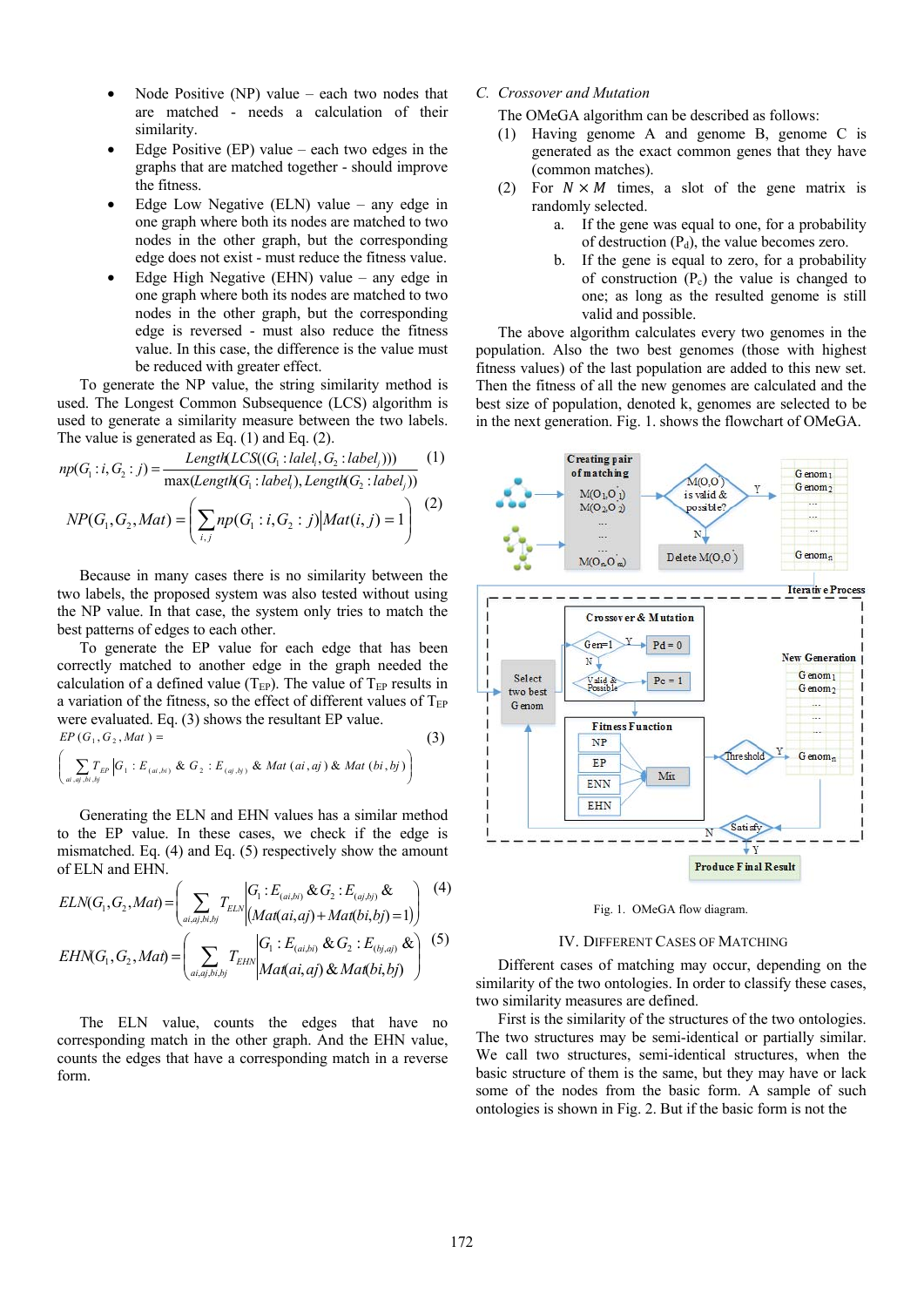

Fig. 2. A sample of semi-identical structures

same, we call them partially similar structures. Such difference may occur in different languages or different views of the same domain.

The second aspect is the similarity of the labels of the nodes. Again the two ontologies may have semi-identical labels or not. Semi-identical labels are in form of:

$$
label_{l} = < pre_{l} > l < post_{l} >_{and}
$$

 $label_2 \leq pre_2 > l < post_2 >$ <br>which means, they have an identical substring. (It is possible to have more than one pair of identical substrings in the labels). Or they may have no similarities, which may occur when the labels are from different natural languages or while an object has more than two notations in the language. A sample of these situations is shown in TABLE I. .

TABLE I. SAMPLE OF SEMI-IDENTICAL AND NON SEMI-IDENTICAL LABELS

| 1st Label     | 2nd Label  | Type of similarity |  |
|---------------|------------|--------------------|--|
| <b>Humans</b> | Human      | Semi-identical     |  |
| <b>Humans</b> | Human-form | Semi-identical     |  |
| <b>Humans</b> | People     | Non Semi-identical |  |
| <b>Humans</b> | Man-kind   | Non Semi-identical |  |
| <b>Humans</b> | انسان ا    | Non Semi-identical |  |

In the rest of this section we discuss how OMeGA matcher deals with various cases which occur according to the above two similarity measures.

### *A. Semi-Identical Structures, Semi-Identical Labels*

In this case, the two ontologies have the same basic structure and the labels are semi-identical, the difference is that there are some nodes in one ontology that are not present in the other ontology and vice versa. An example of such two ontologies is shown in Fig. 3. .

 These types of ontologies are usually created when a big domain is divided into smaller domains whose ontologies are developed by the members of a research group. . The resulted small ontologies are represented in such a form. In order to match these ontologies, the basic form of the system should be used.

### *B. Semi-identical Structures, non semi-identical Labels*

In this case, the basic structure of the ontologies is the same, but the labeling is different. Fig. 3. can be a sample of such ontologies if the labeling in one of the ontologies was done in another language. These types of ontologies are more common than the others. There could be cases where some labels are semi-identical but there are also labels that exist with no similarity between them.

In order to match those two types of ontologies, it's better to calculate and use the NP value; but if its value is near one, there a greater emphasis is required opposed to when there is almost no similarity between labels.

# *C. Partially similar Structure, semi-identical Labels*

In this case, the two ontologies must be matched mostly by their labels. For example in Fig. 4. , the "human" node has gotten to a place that is both child of "mammal" and "living thing".

In this case, we should emphasize the label's similarity effect more than the basic form of the system. So it can match the ontologies more on their node values.

### *D. Partially similar Structure, non semi-identical Labels*

In this case, even a human agent can't be absolute in generating the best match, especially when the ontologies are not in same language. The only information that is available in this situation is the partial similarity of the structures. So any system should try to match the best sub-ontologies to each other. A sample of such a match is shown in Fig. 4. , when one of the ontologies is in another language. In such a case the human node is not recognizable.

The proposed system can only be used to generate small local suggestions and can't be absolute on the whole ontology. This condition is not regular and is not mentioned in standard test benches.

### V. TEST BENCHES & EXPERIMENTAL RESULTS

In order to test the system in different situations, two test benches were generated. The first test set is taken from [19]. This dataset consists of four groups of ontologies (animals, russia, tourism, sport) and each group has two OWL ontologies and reference matching results. For the second test bench we developed an application to generate two ontologies that could get mapped to each other. To accomplish this, first a random ontology with N vertices was made, then the relevant ontology was duplicated, which involved a random elimination of some nodes of the original ontology and some of the names were disfigured. Thereafter, exist two ontologies that embed a partial match. Using such an ontology generator, different ontologies with different nodes and relation numbers can be generated, so

<sup>&</sup>lt;sup>1</sup> Means Human in Persian and Arabic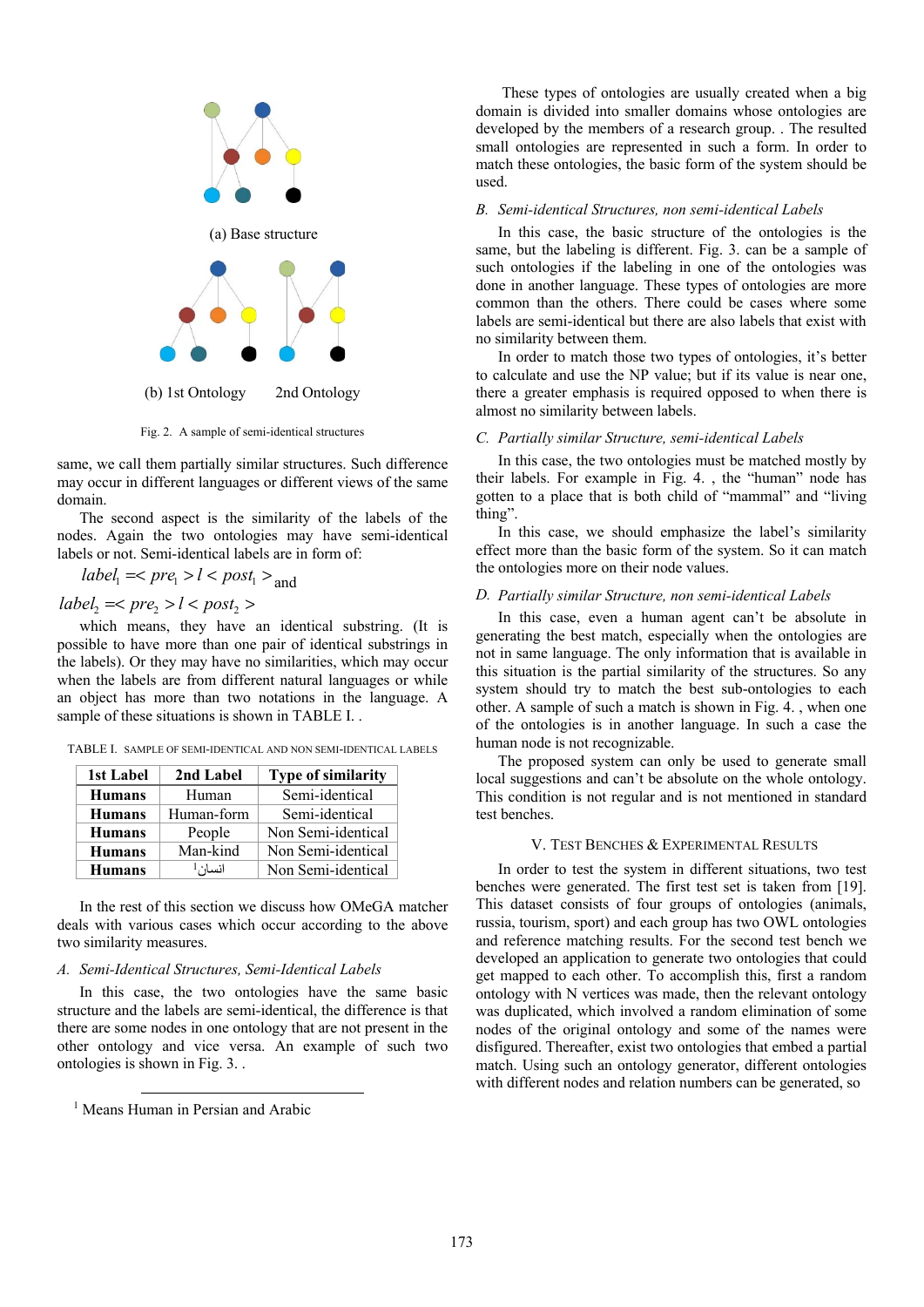

Fig. 3. Sample of two Ontologies with semi-identical structure and labels



Fig. 4. The difference in structure is occurred because of the difference in beliefs. One expert believes humans are mammals, but the other one categorizes it under living things

the tests are more controllable by defining different number of nodes and relations.

The FOAM test bench was gathered from ontologies that had semi-identical structures, in some nodes the labeling was exactly the same and in some other cases the labeling had no similarities. So, the second form of the application was used on them. The results of the FOAM ontologies are shown in TABLE II. .

We use standard information retrieval metrics to assess the results of our tests that are shown in Eq. (6), Eq. (7), and Eq. (8).

$$
Precision = \frac{number\ of\ correct\ found\ alignments}{number\ of\ found\ alignments}
$$
\n
$$
Recall = \frac{number\ of\ correct\ found\ alignments}{number\ of\ existing\ alignments}
$$
\n(7)

$$
F-Measure = \frac{2 \times Precision \times Recall}{Precision + Recall}
$$
 (8)

| <b>Ontology name</b> |           | <b>Russia</b> | <b>Tourism</b> | sport          | <b>Animals</b> |
|----------------------|-----------|---------------|----------------|----------------|----------------|
| Pair type            |           |               | $\mathfrak{D}$ | $\mathfrak{D}$ | $\overline{c}$ |
| <b>OMeGA</b>         | precision | 0.997         | 0.95           | 0.99           | 1.00           |
|                      | Recall    | 0.98          | 0.96           | 0.99           | 1.00           |
|                      | F-measure | 0.99          | 0.95           | 0.99           | 1.00           |
| [20]                 | Precision | 0.98          | 0.96           | 0.90           | 1.00           |
|                      | recall    | 0.69          | 0.89           | 0.93           | 0.78           |
|                      | F-measure | 0.81          | 0.92           | 0.92           | 0.88           |

TABLE II. RESULTS OF APPLYING OMEGA ON FAOM DATASET

As it can be seen in TABLE II. , the results show the superiority of our approach over the approach proposed by Shen et al. [20].

As the ontologies of the first have the same structure, in order to complete the tests we developed a program to generate a pair ontology with differences in four scenarios.

- 1) Generating Type 1 ontologies.
	- a) A random ontology with N nodes and M relationships is generated.
	- b) The ontology is duplicated
	- c) For K times, a random node is selected from each ontology
		- i) It might be deleted
		- ii) Its name might be transformed in a way where it pertains similarities to the prior name (this operation is limited to two iterations on one node)
- 2) Generating Type 2 ontologies.
	- a) A random ontology with N nodes and M relationships is generated.
	- b) The ontology is duplicated
	- c) For K times, a random node is selected from each ontology
		- i) It might be deleted
		- ii) Its name might be transformed randomly
- 3) Generating Type 3 ontologies.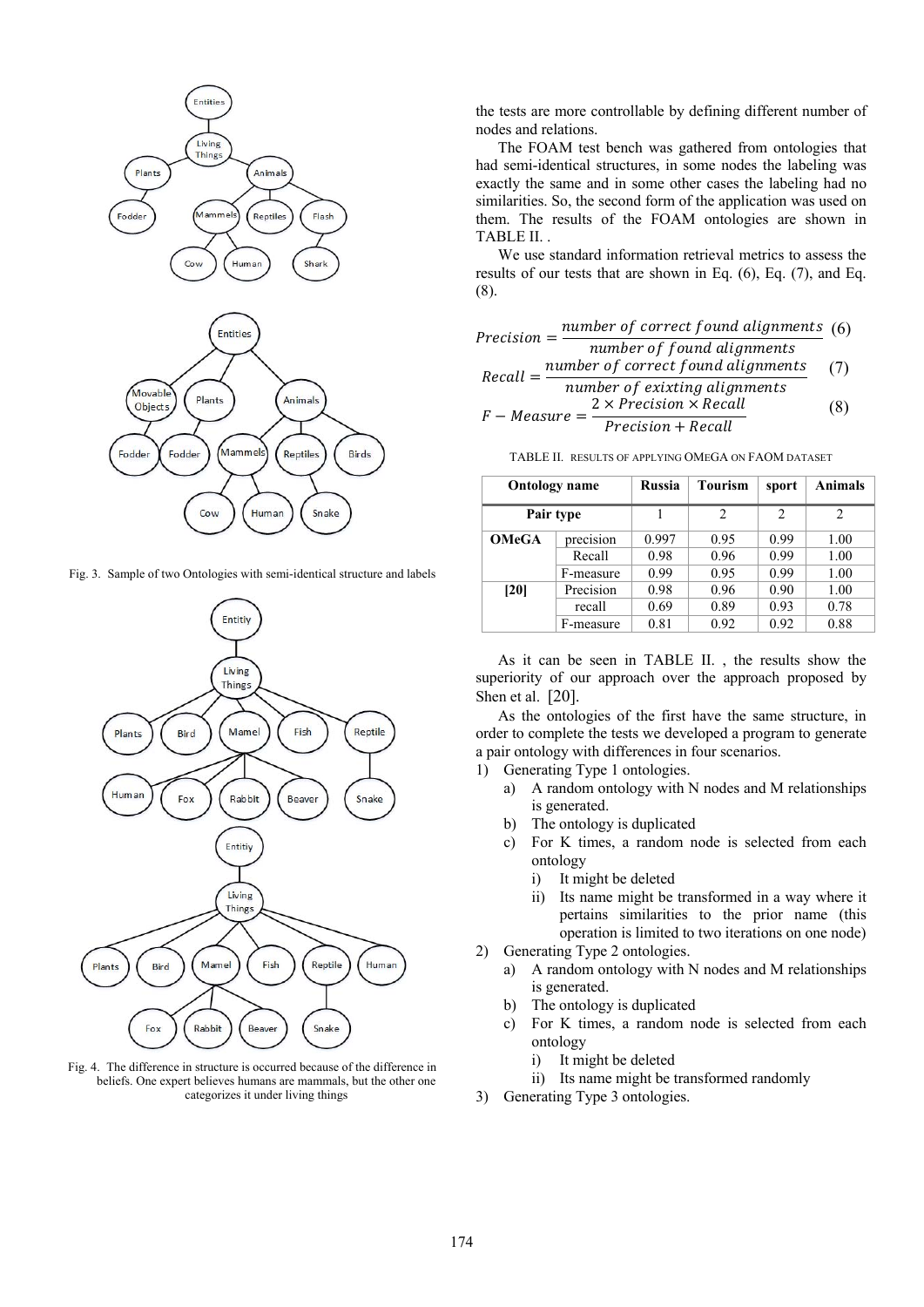- a) A random ontology with N nodes and M relationships is generated.
- b) The ontology is duplicated
- c) For K1 times, a random node is selected from each ontology
	- i) Its name might be transformed in a way that it is still similar to the last name (this operation is limited to two iterations on one node)
- d) For K2 times, a random edge is selected from each ontology
	- i) It may be deleted
	- ii) It may be randomly put to another place
- 4) Generating Type 4 ontologies.
	- a) A random ontology with N nodes and M relationships is generated.
	- b) The ontology is duplicated
	- c) For K1 times, a random node is selected from each ontology
		- i) Its name might be transformed randomly
	- d) For K2 times, a random edge is selected from each ontology
		- i) It may be deleted.
		- ii) It may be randomly put to another place.

Such types of ontology pairs were generated while the number of edges was closely observed, so in steps of 50, the system was executed over the remaining ontologies.

As Fig. 5. shows, the proposed system has a predictable response to type-1 ontology pairs. Its performance rises when there are more edges to be matched and it also gets faster. The answer is attained faster when the conditions of the nodes are more unique in such cases when there are more edges to be matched. In case of type-2 ontologies, its performance increases by increasing the number of edges; however, the number of iterations needed to get to the best result at first increases and then decreases. It increases because at first the similarity of nodes and edges are found in contradiction, so it takes longer to decide, but after a while enough edges exist so, the best match becomes easier to identify. In type-3 ontology matching, the performance increases slightly in response to an increase in the number of edges, but because the structures are in contrast with each other, more iterations are needed to reach a stable solution. (It's important to mention that at least half of the similar structures are not destroyed in the random ontology pair generator). In type-4 situation, the behavior of the system is similar to the type-3 case, with lower performance.

# VI. CONCLUSION

The proposed system, in spite of other ontology matcher systems, is only based on the structure. This paper has shown it to be a powerful system, due to its independence of any extra information on the ontologies - like most ontology matchers based on f-measure that are generated using extra documents.

To reduce the computational complexity at each iteration, only the valid and possible matchings are used to define genomes. Besides, using new structures reduces the space complexity from  $O(V^2)$  to  $O(V)$ . In this paper, four new fitness functions have been suggested. Also, according to two

defined criteria (label versus structure and semi versus partial similarity) four different cases are created and studied. Results of this study show that OMeGA algorithm, can find linguistic and structural similarities with high performance.





Fig. 5. (a) the performance of the system, according to the number of relations. (b) the number of iterations done by the system.

### **REFERENCES**

- [1] R. Lecocq, E. Martineau, and M. F. Caropreso, "An Ontology-based Social Network Analysis Prototype," in *Cognitive Methods in Situation Awareness and Decision Support (CogSIMA), 2013 IEEE International Multi-Disciplinary Conference on*, 2013, pp. 149-154.
- [2] F. T. Fonseca, M. J. Egenhofer, P. Agouris, and G. Câmara, "Using ontologies for integrated geographic